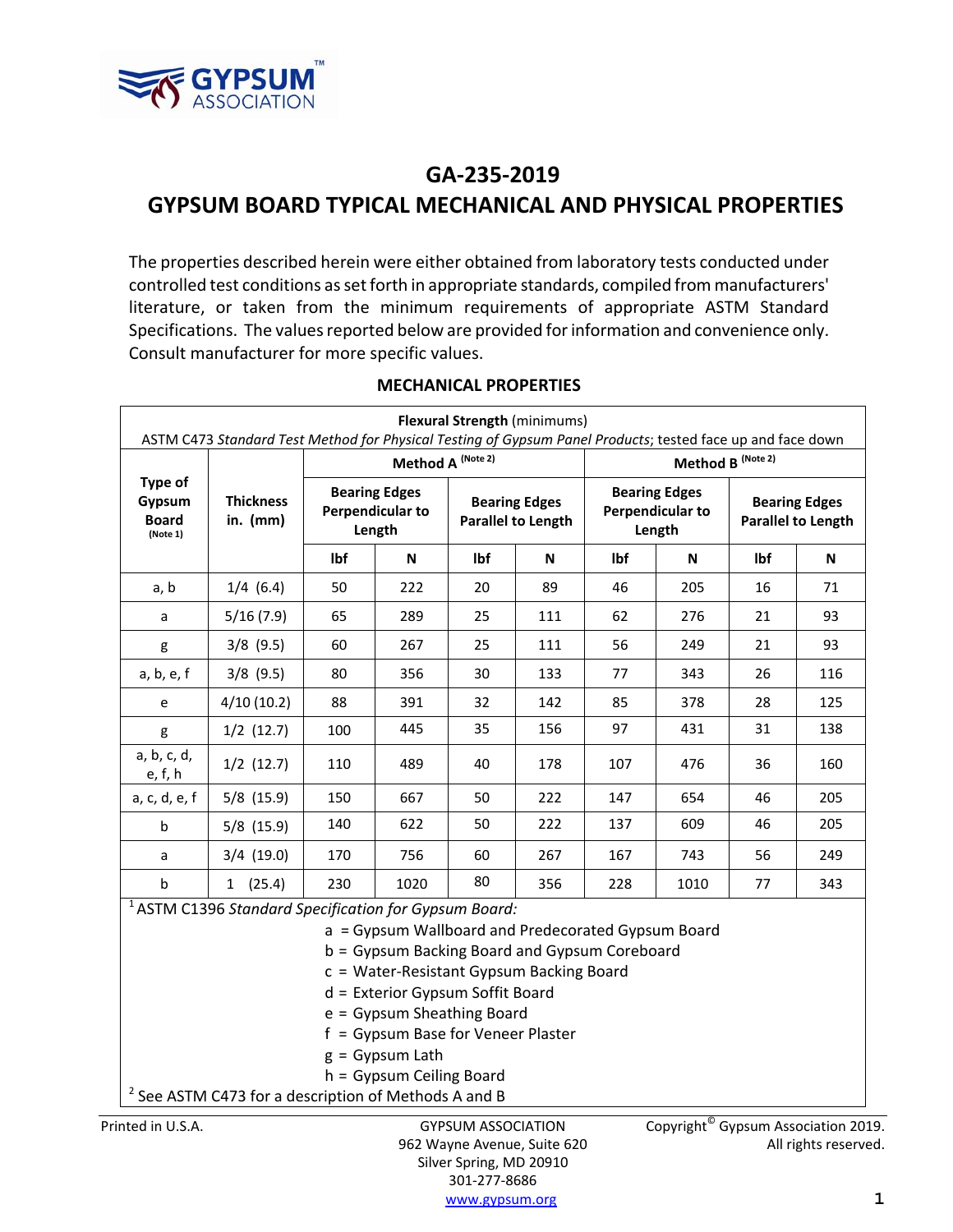## **GA‐235‐2019 GYPSUM BOARD TYPICAL MECHANICAL AND PHYSICAL PROPERTIES**

| <b>Effective Stiffness (EI)*</b>                                                              |                                                                                                      |            |  |  |  |  |
|-----------------------------------------------------------------------------------------------|------------------------------------------------------------------------------------------------------|------------|--|--|--|--|
|                                                                                               | (typical range)                                                                                      |            |  |  |  |  |
| <b>Board Thickness in. (mm)</b><br>Ib•in $^2$ /in of width<br>kNomm <sup>2</sup> /mm of width |                                                                                                      |            |  |  |  |  |
| $1/2$ (12.7)                                                                                  | 1500 to 4000                                                                                         | 220 to 580 |  |  |  |  |
| $5/8$ (15.9)<br>440 to 1160<br>3000 to 8000                                                   |                                                                                                      |            |  |  |  |  |
|                                                                                               | * El is dependent on board density, relative humidity, type of board, paper type, direction of board |            |  |  |  |  |
|                                                                                               | during testing and the amount of handling prior to measurement. In general the value of EI follows   |            |  |  |  |  |
| the following relationships:                                                                  |                                                                                                      |            |  |  |  |  |
| Type X Gypsum Board > Regular Gypsum Board                                                    |                                                                                                      |            |  |  |  |  |
| Denser Gypsum Board > Less Dense Gypsum Board                                                 |                                                                                                      |            |  |  |  |  |
| Machine Direction > Cross Direction                                                           |                                                                                                      |            |  |  |  |  |

Low Relative Humidity > High Relative Humidity

| <b>Effective Modulus of Rupture (MOR)</b> (minimums)<br>Based on Flexural Strengths per ASTM C1396<br><b>Standard Specification for Gypsum Board</b> |                  |                |                           |            |  |  |
|------------------------------------------------------------------------------------------------------------------------------------------------------|------------------|----------------|---------------------------|------------|--|--|
| <b>Thickness</b>                                                                                                                                     | <b>Direction</b> | <b>Machine</b> | Cross<br><b>Direction</b> |            |  |  |
| in. $(mm)$                                                                                                                                           | psi              | <b>MPa</b>     | psi                       | <b>MPa</b> |  |  |
| $3/8$ (9.5)                                                                                                                                          | 970              | 6.7            | 350                       | 2.4        |  |  |
| $1/2$ (12.7)                                                                                                                                         | 750              | 5.2            | 260                       | 1.8        |  |  |
| $5/8$ (15.9)                                                                                                                                         | 660              | 4.6            | 220                       | 1.5        |  |  |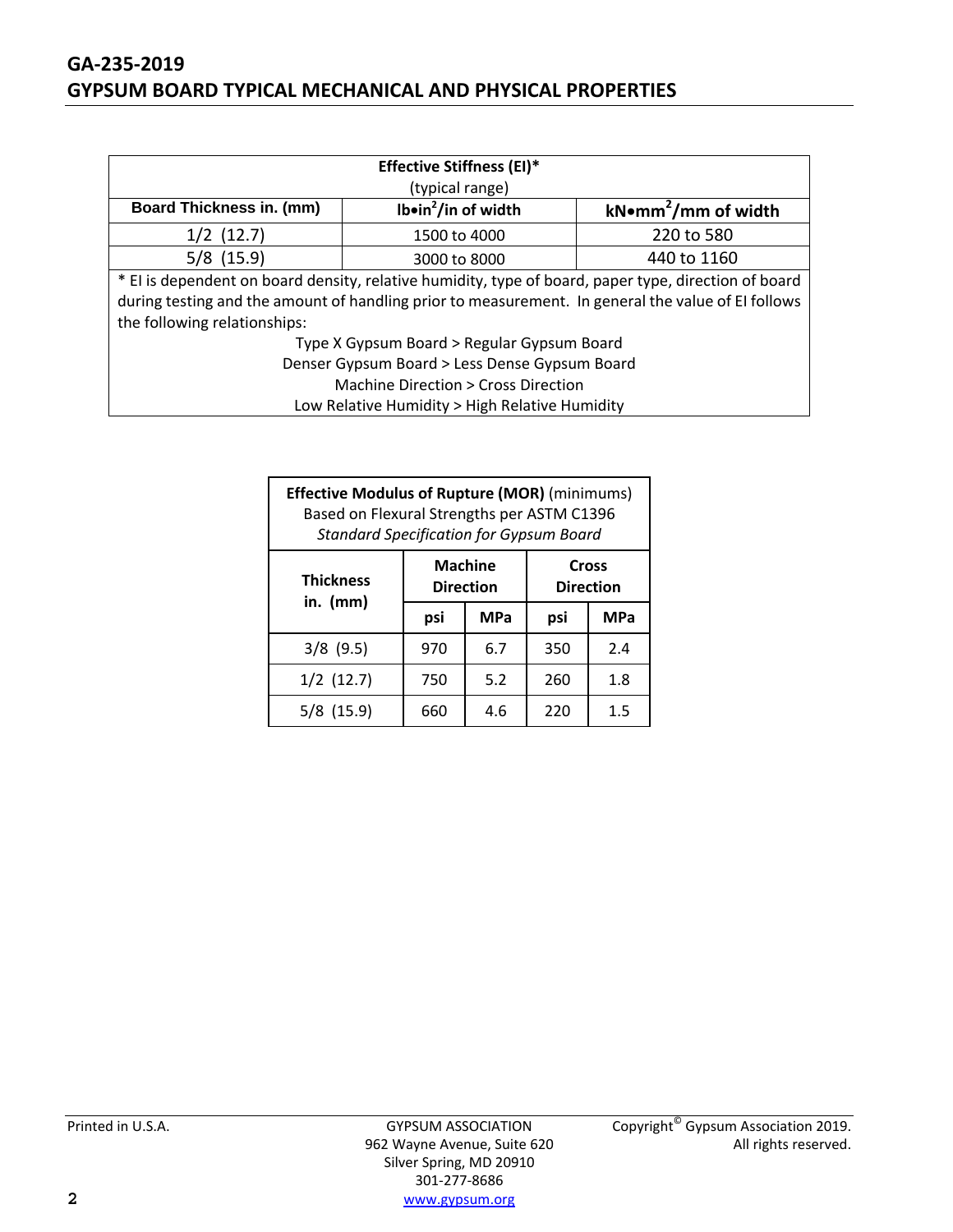| Core, End, and Edge Hardness (minimums)<br><b>ASTM C473 Standard Test Method for Physical</b><br><b>Testing of Gypsum Panel Products</b> |           |  |  |  |
|------------------------------------------------------------------------------------------------------------------------------------------|-----------|--|--|--|
| Method A*                                                                                                                                | Method B* |  |  |  |
| 15 lbf (67 N)<br>11 lbf (49 N)                                                                                                           |           |  |  |  |
| * See ASTM C473 for a description of Methods A and B.                                                                                    |           |  |  |  |

## **Compressive Strength** (typical)

Ultimate compressive strength at  $70^{\circ}$ F (21 $^{\circ}$ C) and 50% Relative Humidity (RH) Determinations were made from 2" x 2" (50 x 50 mm) or 4" x 4" (100 x 100 mm) samples cut from acrossthe full board width (excluding taper). Samples were conditioned for a minimum of 24 hours and tested in compressive strength machines. Load was applied at a uniform rate until the end point was reached.

| <b>Thickness</b><br>in. $(mm)$ | <b>Board Type</b>    | psi | kPa  |
|--------------------------------|----------------------|-----|------|
| $5/16$ (7.9)                   | MH gypsum board      | 400 | 2750 |
| $1/2$ (12.7)                   | regular gypsum board | 350 | 2400 |
| $5/8$ (15.9)                   | type X gypsum board  | 400 | 2750 |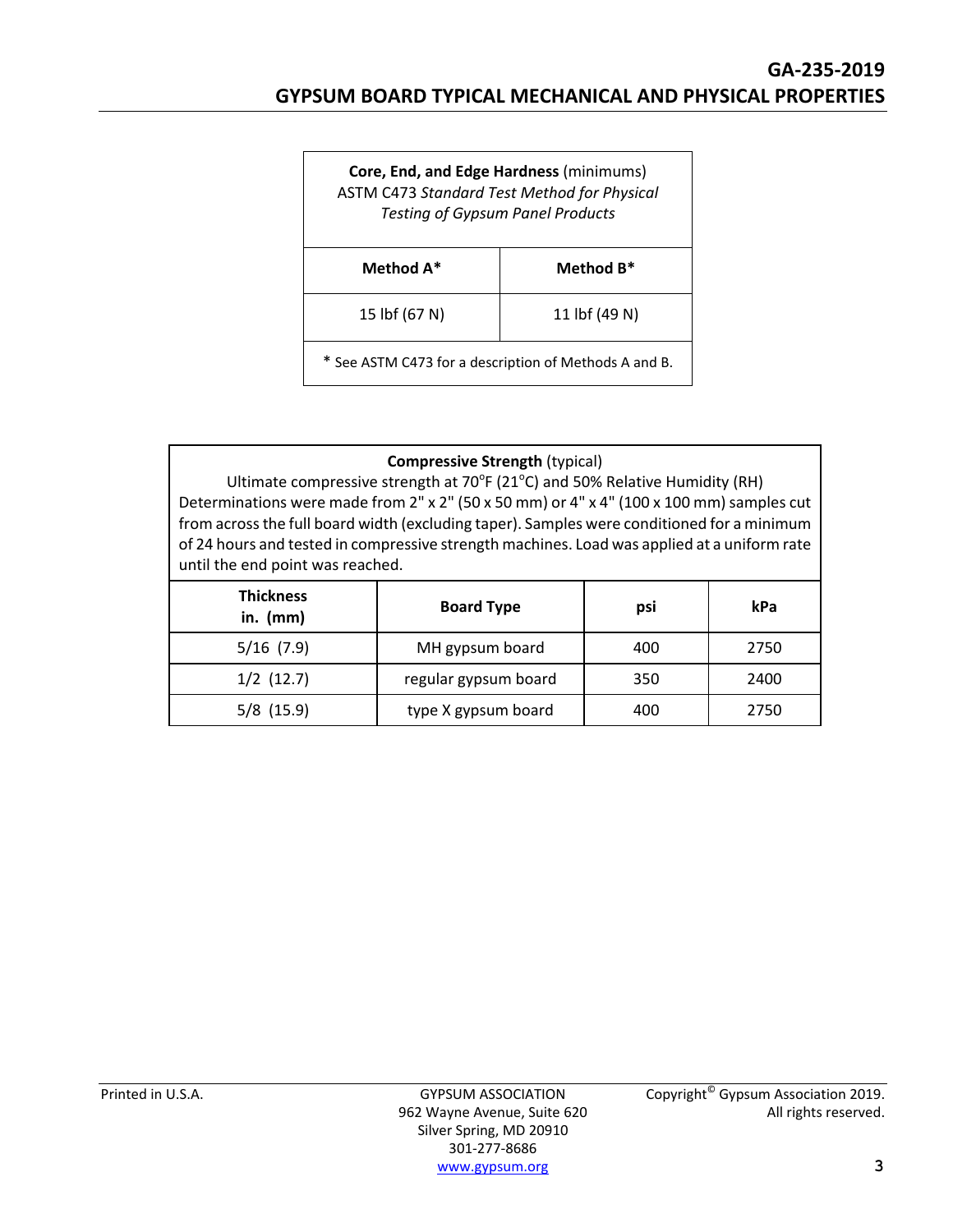#### **Soft‐Body Impact Resistance** (typical)

ASTM E695 *Standard Test Method of Measuring Relative Resistance of Wall, Floor, and Roof Construction to Impact Loading*

(Using 50 lb (22.7 kg) leather bag, one test per specimen. Impact point located at midpoint between studs. Impact Resistance—Drop height at penetration through impacted membrane.)

| <b>Thickness</b> | <b>Board</b> | Tested on 2x4 (nominal) wood studs<br>16" (400mm) o.c. |         |          |      | Tested on 3 5/8" (92 mm), 25 gage<br>steel studs<br>24" (610 mm) o.c. |     |          |      |
|------------------|--------------|--------------------------------------------------------|---------|----------|------|-----------------------------------------------------------------------|-----|----------|------|
| in. $(mm)$       | <b>Type</b>  |                                                        | 1 Laver | 2 Layers |      | 1 Layer                                                               |     | 2 Layers |      |
|                  |              | in.                                                    | mm      | in.      | mm   | in.                                                                   | mm  | in.      | mm   |
| $1/2$ (12.7)     | regular      | 12                                                     | 300     | 30       | 760  | 12                                                                    | 300 | 42       | 1070 |
| $1/2$ (12.7)     | type X       | 24                                                     | 610     | 54       | 1370 | 24                                                                    | 610 | 54       | 1370 |
| $5/8$ (15.9)     | type X       | 30                                                     | 760     | 72       | 1830 | 24                                                                    | 610 | 60       | 1520 |

| Nail Pull Resistance (minimums)<br><b>ASTM C473 Standard Test Method for</b><br>Physical Testing of Gypsum Panel Products |           |     |           |     |  |  |
|---------------------------------------------------------------------------------------------------------------------------|-----------|-----|-----------|-----|--|--|
| <b>Thickness</b>                                                                                                          | Method A* |     | Method B* |     |  |  |
| in. (mm)                                                                                                                  | lbf       | N   | lbf       | N   |  |  |
| $1/4$ (6.4)                                                                                                               | 40        | 178 | 36        | 160 |  |  |
| 5/16(7.9)                                                                                                                 | 50        | 222 | 46        | 205 |  |  |
| $3/8$ (9.5)                                                                                                               | 60        | 267 | 56        | 249 |  |  |
| 4/10(10.2)                                                                                                                | 70        | 312 | 67        | 298 |  |  |
| $1/2$ (12.7)                                                                                                              | 80        | 356 | 77        | 343 |  |  |
| $5/8$ (15.9)                                                                                                              | 90        | 400 | 87        | 387 |  |  |
| $3/4$ (19.0)                                                                                                              | 100       | 445 | 94        | 432 |  |  |
| 1(25.4)<br>not required<br>not required                                                                                   |           |     |           |     |  |  |
| * See ASTM C473 for a description<br>of Methods A and B.                                                                  |           |     |           |     |  |  |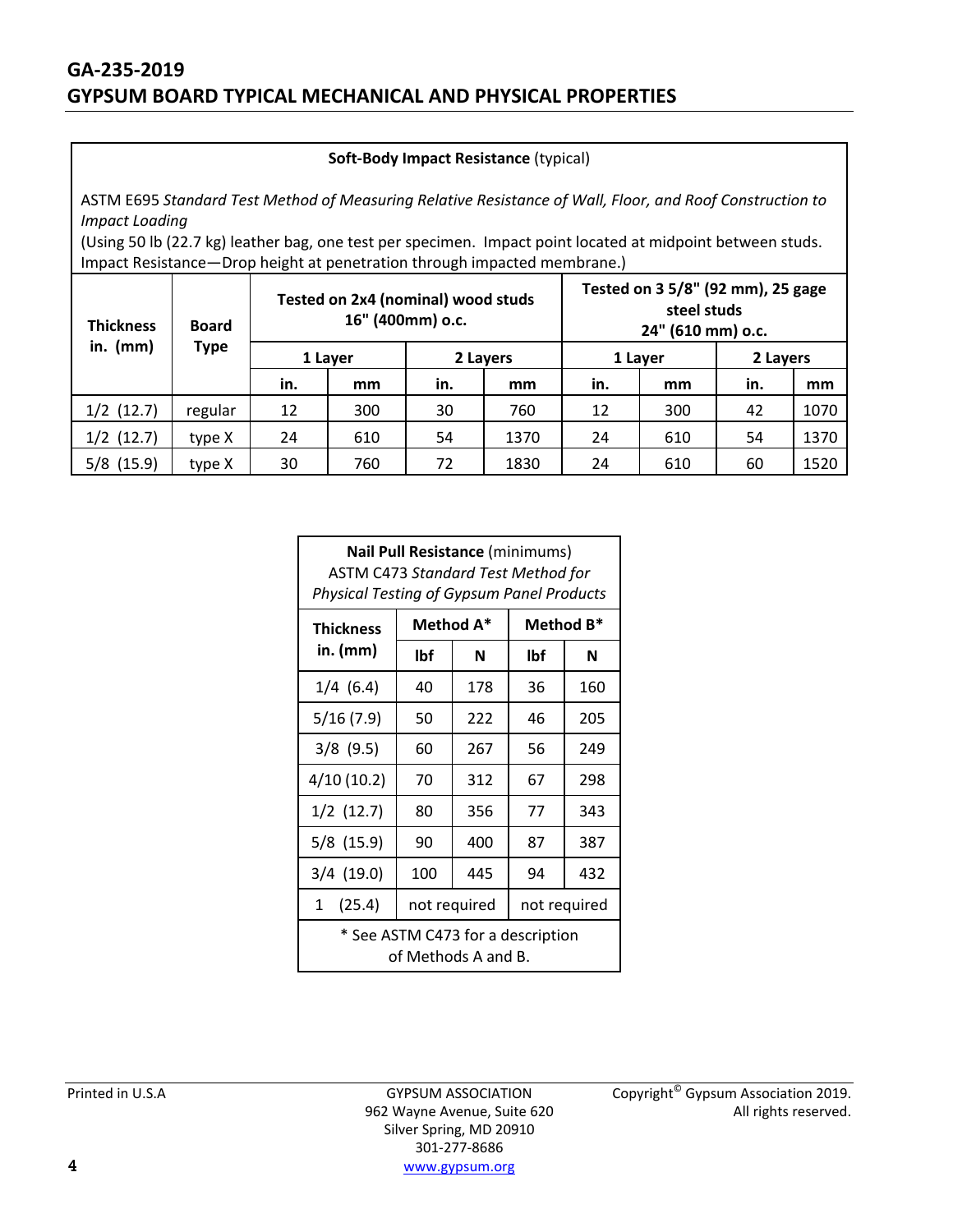**Negative Wind Load Resistance** (typical)

ASTM E330 *Standard Test Method for Structural Performance of Exterior Windows, Doors, Skylights and Curtain Walls by Uniform Static Air Pressure Difference*, Procedure A

(Based on tests conducted on single specimens, nominal 4'(1.2m) wide x 8'(2.4m)(406mm) high. Each specimen constructed of a single 4'(1.2 m) x 8'(2.4 m) panel of treated core gypsum sheathing, with no joints, applied parallel to studs spaced 16" (406 mm) o.c. with fasteners spaced 8" (203 mm) o.c. at edges, ends, and intermediate framing members.)

| <b>Thickness</b><br><b>Framing</b><br>In. $(mm)$ |                   | <b>Fasteners</b>                                        | <b>Negative Wind Load</b><br>psf (kPa) |
|--------------------------------------------------|-------------------|---------------------------------------------------------|----------------------------------------|
| 1/2(12.7)                                        | 18 gage steel     | 1" (25 mm) Type S-12 screws                             | 60 (425)                               |
| 5/8(15.9)                                        | 18 gage steel     | 1-1/4" (32 mm) Type S-12<br>screws                      | 100 (700)                              |
| 1/2(12.7)                                        | $2 \times 4$ wood | 1-1/2" (38 mm) long 11 gage<br>galvanized roofing nails | 80 (550)                               |
| 5/8(15.9)                                        | $2 \times 4$ wood | 1-3/4" (44 mm) long 11 gage<br>galvanized roofing nails | 130 (885)                              |

## **MOISTURE & HUMIDITY RELATED PROPERTIES**

| <b>Humidified Deflection (maximums)</b><br>ASTM C473 Standard Test Method for Physical Testing of Gypsum Panel Products |                              |                   |                                       |                                     |                              |    |  |
|-------------------------------------------------------------------------------------------------------------------------|------------------------------|-------------------|---------------------------------------|-------------------------------------|------------------------------|----|--|
| <b>Gypsum Board</b><br>(except exterior gypsum soffit board)                                                            |                              |                   |                                       | <b>Exterior Gypsum Soffit Board</b> |                              |    |  |
| <b>Thickness</b>                                                                                                        |                              | <b>Deflection</b> | <b>Deflection</b><br><b>Thickness</b> |                                     |                              |    |  |
| in. $(mm)$                                                                                                              | Eighths of an<br><b>Inch</b> | mm                |                                       | in. $(mm)$                          | Eighths of an<br><b>Inch</b> | mm |  |
| $1/4$ (6.4)                                                                                                             | Not Applicable               | Not Applicable    |                                       | $1/2$ (12.7)                        | 7                            | 22 |  |
| 5/16(7.9)                                                                                                               | Not Applicable               | Not Applicable    |                                       | 5/8(15.9)                           | $\overline{4}$               | 13 |  |
| $3/8$ (9.5)                                                                                                             | 15                           | 48                |                                       |                                     |                              |    |  |
| 4/10(10.2)                                                                                                              | 12                           | 38                |                                       |                                     | <b>Gypsum Ceiling Board</b>  |    |  |
| $1/2$ (12.7)                                                                                                            | 10                           | 32                |                                       | <b>Thickness</b>                    | <b>Deflection</b>            |    |  |
| $5/8$ (15.9)                                                                                                            | 5                            | 16                |                                       | in. $(mm)$                          | <b>Eighths of an</b><br>Inch | mm |  |
| $3/4$ (19.0)                                                                                                            | 5                            | 16                |                                       | 1/2(12.7)                           | 2.5                          | 8  |  |
| 1(25.4)                                                                                                                 | Not Applicable               | Not Applicable    |                                       |                                     |                              |    |  |

Silver Spring, MD 20910 301‐277‐8686 www.gypsum.org **5**

Printed in U.S.A. **GYPSUM ASSOCIATION** Copyright<sup>©</sup> Gypsum Association 2019. 962 Wayne Avenue, Suite 620 All rights reserved.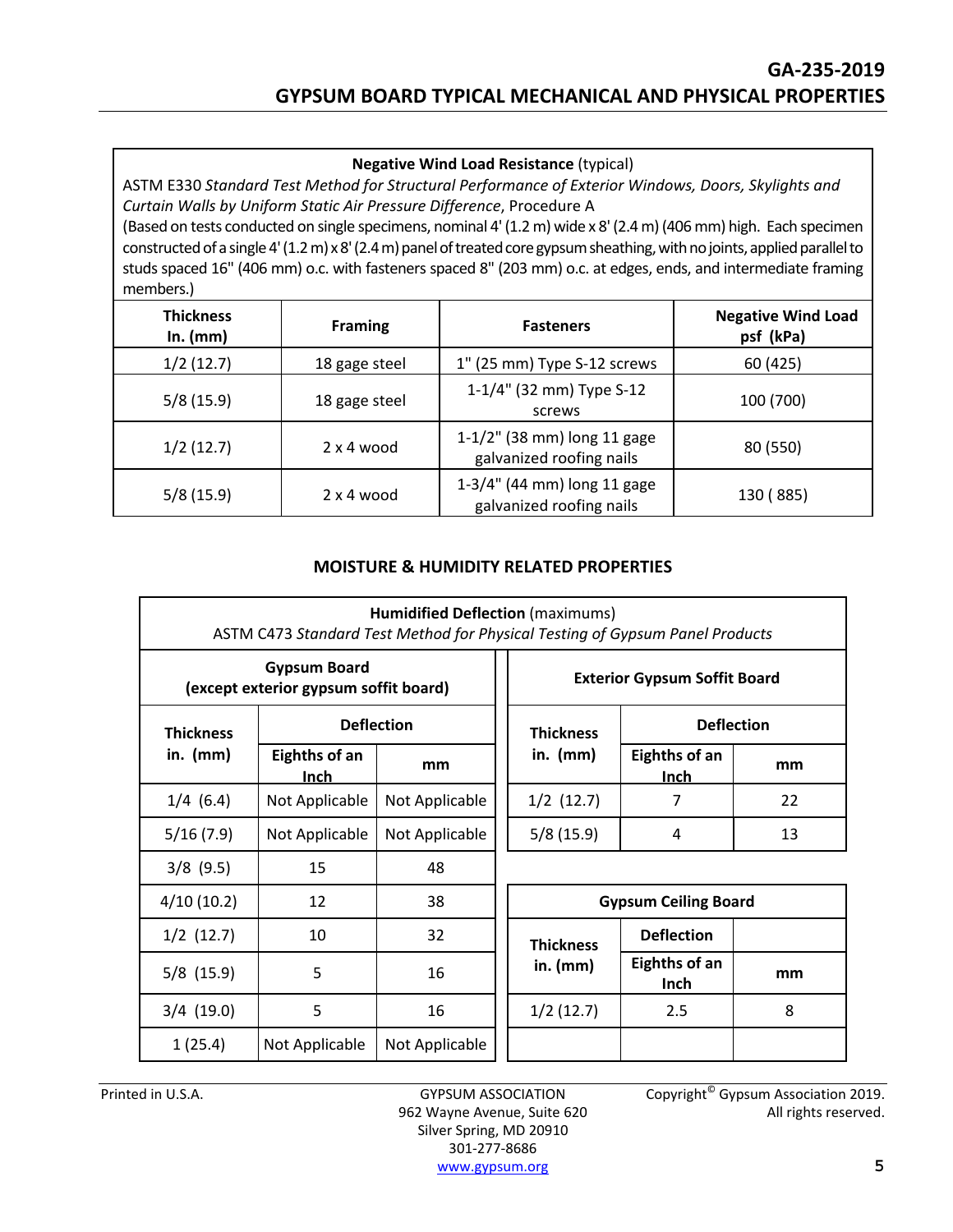## **GA‐235‐2019 GYPSUM BOARD TYPICAL MECHANICAL AND PHYSICAL PROPERTIES**

**Water Absorption** (maximums) ASTM C473 *Standard Test Method for Physical Testing of Gypsum Panel Products* – following 2 hours immersion

Gypsum Sheathing Board ‐ 10 weight %

Water‐Resistant Gypsum Backing Board ‐ 5 weight %

## **DIMENSIONAL STABILITY**

**Thermal Coefficient of Linear Expansion** (typical) Unrestrained 38<sup>o</sup>- 90<sup>o</sup>F (3.3<sup>o</sup>- 32<sup>o</sup>C)

 $9.3$ x $10^{-6}$  in./in. $^{\sf O}$ F (16.7x $10^{-6}$  mm/mm $\bullet^{\sf O}$ C)

**Hygrometric Coefficient of**

**Expansion** (typical)

Unrestrained (10% ‐ 90% RH)

 $6.5x10^{-6}$  in./in./%RH (mm/mm/%RH)

## **FIRE PROPERTIES**

## **Surface Burning Characteristics**

(Independent of thickness)

ASTM E84 *Standard Test Method for Surface Burning Characteristics of Building Materials* ‐ CAN/ULC‐S102 *Surface Burning Characteristics of Building Materials and Assemblies*

| <b>Board Type</b>      | <b>Flame</b><br><b>Spread</b> | <b>Smoke Developed</b> |  |  |  |
|------------------------|-------------------------------|------------------------|--|--|--|
| Gypsum board           | 15                            |                        |  |  |  |
| <b>Fire Resistance</b> |                               |                        |  |  |  |

ASTM E119 *Standard Test Methods for Fire Tests of Building Construction and Materials* **–**  CAN/ULC‐S101‐M

## **Noncombustibility** (core)

ASTM E136 *Standard Test Method for Behavior of Materials in a Vertical Tube Furnace at 750°C* **–** CAN/ULC‐S114‐M *Standard Method of Test for Determination of Non‐Combustibility in Building Materials*

962 Wayne Avenue, Suite 620 Silver Spring, MD 20910 301‐277‐8686 **6** www.gypsum.org

Printed in U.S.A GYPSUM ASSOCIATION Copyright<sup>©</sup> Gypsum Association 2019.<br>.962 Wayne Avenue, Suite 620 Copyright<sup>©</sup> Gypsum Association 2019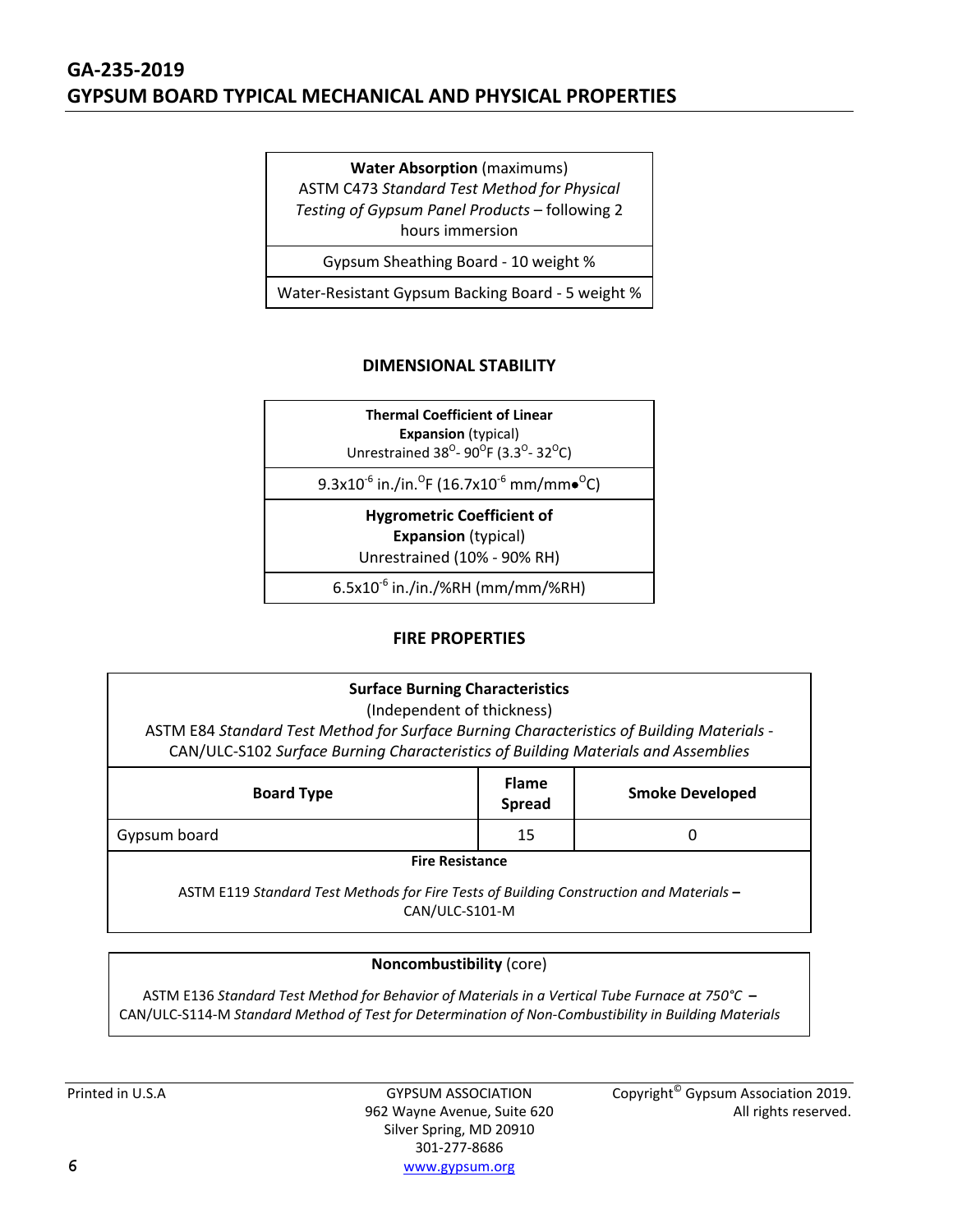| <b>Potential Heat</b><br>From NFPA 220 Standard on Types of Building<br>Construction, Appendix C |                     |                                               |         |  |  |
|--------------------------------------------------------------------------------------------------|---------------------|-----------------------------------------------|---------|--|--|
| <b>Thickness</b>                                                                                 | <b>Board Type</b>   | <b>Potential Heat,</b><br><b>Weight Basis</b> |         |  |  |
| in. $(mm)$                                                                                       |                     | (Btu/lb)                                      | (kJ/kg) |  |  |
| 3/8(9.5)                                                                                         | gypsum lath         | 310                                           | 721     |  |  |
| 3/8(9.5)                                                                                         | gypsum<br>wallboard | 760                                           | 1770    |  |  |
| $1/2$ (12.7)                                                                                     | gypsum<br>wallboard | 650                                           | 1512    |  |  |

#### **MISCELLANEOUS**

#### **Thermal Properties** (typical)

R and C values developed using ASTM C177 *Standard Test Method for Steady‐State Heat Flux Measurements and Thermal Transmission Properties by Means of the Guarded‐Hot‐Plate Apparatus* at 75*°*F (24*°*C) mean temperature; Specific Heat from ASHRAE *Handbook of Fundamentals*.

| <b>Thickness</b> | <b>Resistance (R)</b>                                                   |       | Conductance (C)                         |            | <b>Specific Heat</b>   |        |  |
|------------------|-------------------------------------------------------------------------|-------|-----------------------------------------|------------|------------------------|--------|--|
| in. $(mm)$       | $^{\circ}$ Foft <sup>2</sup> ohr/Btu<br>$K$ $\bullet$ m <sup>2</sup> /W |       | Btu/hroft <sup>2</sup> o <sup>o</sup> F | $W/m^2$ oK | Btu/lbo <sup>o</sup> F | J/kg•K |  |
| $3/8$ (9.5)      | 0.33                                                                    | 0.058 | 3.03                                    | 17.2       | 0.26                   | 1090   |  |
| $1/2$ (12.7)     | 0.45                                                                    | 0.079 | 2.22                                    | 12.6       | 0.26                   | 1090   |  |
| $5/8$ (15.9)     | 0.48                                                                    | 0.085 | 2.08                                    | 11.8       | 0.26                   | 1090   |  |
| $3/4$ (19.0)     | 0.64                                                                    | 0.12  | 1.67                                    | 8.3        | 0.26                   | 1090   |  |
| 1(25.4)          | 0.83                                                                    | 0.16  | 1.20                                    | 6.3        | 0.26                   | 1090   |  |